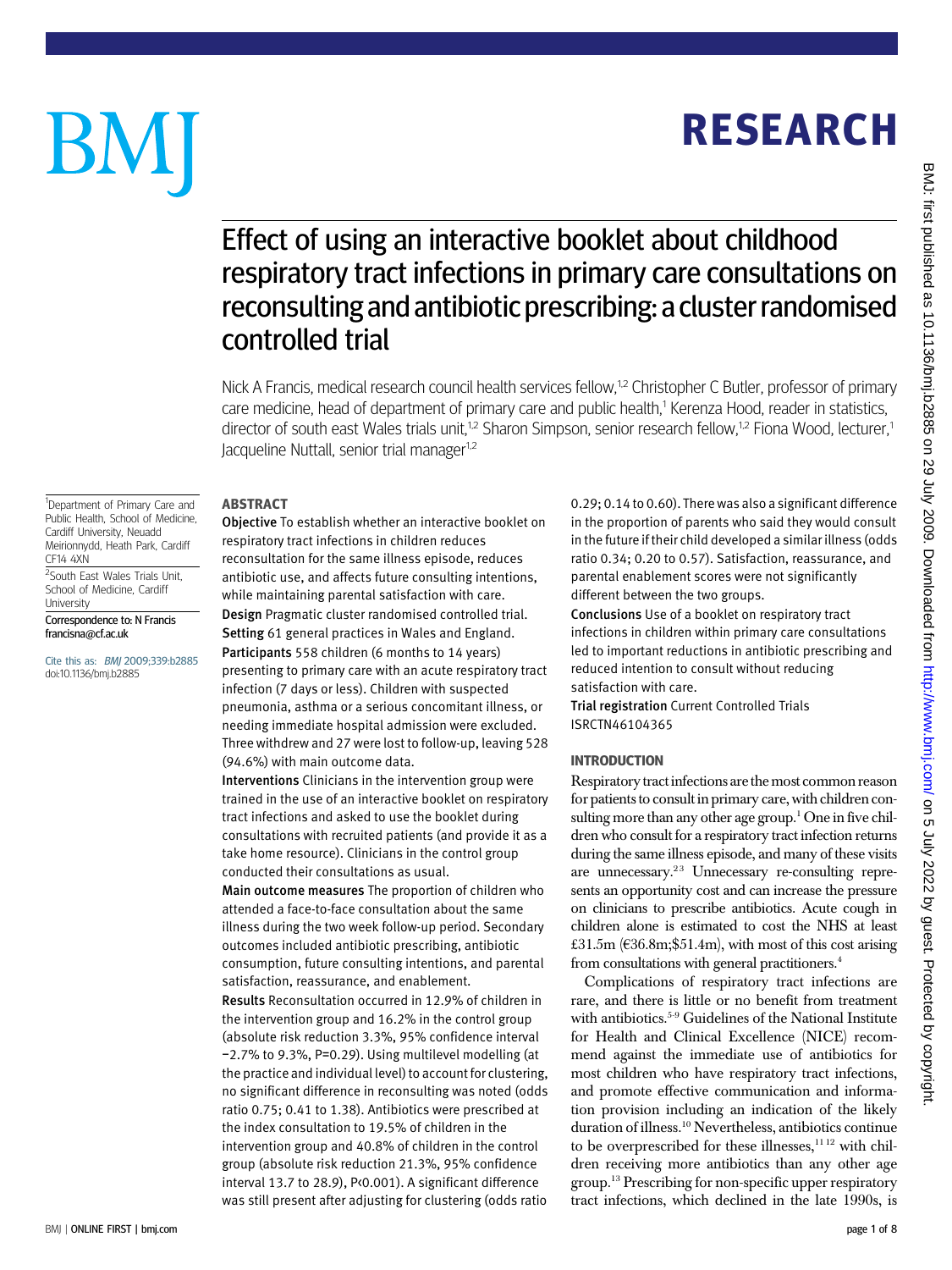once again increasing.14 Unnecessary antibiotic use wastes healthcare resources, encourages further consulting in the future for similar illnesses, $15$  contributes to the problem of antibiotic resistance, and unnecessarily exposes patients to risk of adverse effects.16

Parental beliefs, fears, and expectations play an important part in both consulting behaviour and determining whether an antibiotic is prescribed.17 Parents fear serious illness, and worry that they will not be able to recognise the symptoms.18 Few are aware of the likely risks and benefits from antibiotic treatment and the normal duration of illness.19 Providing information on recognising the signs of serious illness and the likely duration of illness can reduce anxiety, increase confidence, and empower parents to manage their child's illness without needing to consult a healthcare professional. A nurse administered educational intervention aimed at helping parents cope with ear pain in the United States resulted in a reduction in consultations for ear pain over the following year.<sup>20</sup> Patient information leaflets for adults with lower respiratory tract infections that describe expected duration of illness and suggest simple self-help measures reduce  $reconsultations<sup>21</sup>$  and antibiotic prescribing.<sup>22</sup>

Communication within the consultation is central to addressing parental concerns and expectations, and helps parents to manage their child's illness effectively and safely. Clinicians seldom explicitly ask parents about their expectations about antibiotic treatment,<sup>23</sup> and overestimate the expectation for antibiotics.<sup>24</sup> When clinicians believe that patients (and parents) expect antibiotics, they are more likely to prescribe them.17 Clinicians often tell parents that their child should recover in a few days, although children usually have symptoms for substantially longer than this.<sup>25</sup> Setting realistic expectations about the likely duration of illness could reduce parental anxiety and rates of visits. Furthermore, parents value a thorough examination, explanation, reassurance, and advice or guidance more than a prescription for antibiotics.<sup>24 26</sup>

We therefore set out to establish whether training clinicians in the use of an interactive booklet, designed to enhance communication within the consultation, and act as a take home resource for parents, would have an effect on rates of reconsultation and antibiotic prescribing. A cluster design was needed, since the intervention was partly directed at the clinicians in the practice. Clinicians who had received training in use of the booklet, and through its use had learnt from its content, would therefore have been unable to not use this knowledge in each consultation where a patient was recruited.

The methods for this cluster randomised controlled trial have been described in detail elsewhere,<sup>27</sup> and are summarised below.

Half of all general practices from nine local health boards in Wales (n=147) were randomly selected to be sent information about the study (our research group was conducting another randomised controlled trial assessing a related intervention and the other practices were sent information about that study). This procedure was followed by attempts to contact a general practitioner or practice manager in each practice. Telephone contact with a general practitioner or practice manager was successful for 81 practices. Sixty two practices in Wales agreed to take part, although only 49 of these returned a practice agreement and were subsequently randomised. Of the 49 randomised practices, 36 recruited study participants. In England, four primary care research networks agreed to help recruit practices. The total number of practices approached in these networks is not available. However, 38 practices in England verbally agreed to take part, 34 of these returned a practice agreement and were randomised, and 25 of the randomised practices recruited participants. Practices were randomised by a statistician using block randomisation with random block sizes and stratification by practice list size, antibiotic prescribing rate for 2005, and country.

Participating clinicians were asked to recruit sequential eligible children (6 months to 14 years) consulting with a respiratory tract infection (cough, cold, sore throat, earache for seven days or less) and their parents. Exclusions included children with asthma and those with serious ongoing medical conditions such as malignancy or cystic fibrosis.

### Sample size calculation

We calculated that we would need 524 participants recruited from 60 clusters (practices) in order to show a reduction in the proportion of children who reconsult from 20% to 10%, with 80% power, at a  $5\%$  significance level, and with an intracluster coefficient of 0.04. Our aim was to ask 60 practices to recruit ten children each (total of 600 participants) which would allow for loss to follow-up and missing data.

### The intervention

The intervention consisted of an eight page booklet on respiratory tract infections in children, designed to be used within the consultation and then provided to parents as a take home resource (see www.equipstudy. com). Online training on the use of the booklet was also provided for clinicians. The study booklet was developed through a multistage process which has been described elsewhere.<sup>28</sup> The online training described the content and aims of the booklet, and encouraged its use within the consultation to facilitate the use of certain communication skills, mainly exploring the parent's main concerns, asking about their expectations, and discussing prognosis, treatment options, and any reasons that should prompt reconsultationhttp:///?. Clinicians in practices randomised to the control group were asked to conduct the consultation in their usual manner.

### Measures

Baseline data, including age, duration of illness, and symptoms, were collected by participating clinicians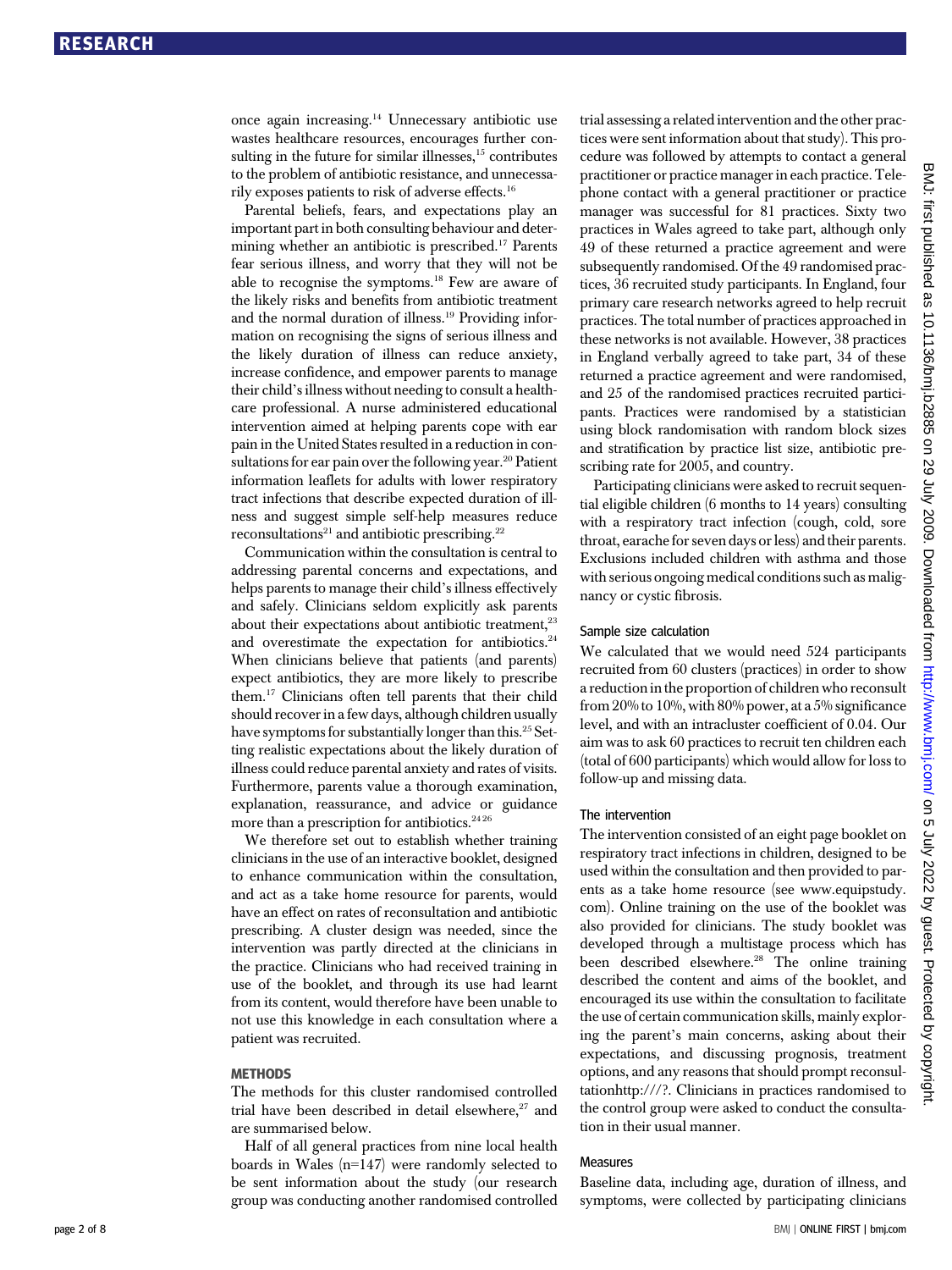at the time of recruitment. We asked clinicians to collect non-identifiable data for all potentially eligible patients (including those who were not approached, those who were approached but were ineligible, and those who declined participation) to assess for possible selection bias. Follow-up was via a telephone administered questionnaire with the child's parent or guardian, 14 days after recruitment.Where a participant's parent could not be contacted on day 14, further attempts were made for at least three days. If still unsuccessful, the telephone number was checked with the relevant general practice and with directory inquiries, and if this approach was unsuccessful then a self completion questionnaire was sent to the parents. Follow-up measurements included reported consultations in primary and secondary care in the two weeks after recruitment, prescriptions for and use of antibiotics, intention to consult with a similar illness in the future, parental enablement (using a modification of the patient enablement instrument<sup>29</sup>), satisfaction with the index consultation, reassurance, and value of any information given to them during the index consultation. Telephone interviewers were blinded to treatment group and were asked to record any subsequent unblinding of allocation (such as a parent talking about receiving a booklet).

Primary outcome was a reconsultation during the two weeks after the index consultation. Antibiotic prescribing, antibiotic consumption, future consulting intentions, parental satisfaction, perception of the usefulness of information received, reassurance, and enablement were secondary outcomes.

#### Analysis

Data were analysed using Stata version 9 and MLwiN version 2.10. After checks for missing data and ranges, and double entry of a 10% sample of the case report



Fig 1 | Study profile. \*One patient from the control group was subsequently found to have longstanding asthma and was therefore determined (after consultation with the trial steering committee) to have been "recruited in error" and has not been included as a recruited patient forms, Stata was used to obtain summary statistics and undertake univariate analyses. "Satisfaction" and "usefulness of information received" were measured using five point items, but their response distributions were highly skewed. For this reason, these items were transformed into binary outcomes, split into "very satisfied" or "satisfied" versus "neutral", "dissatisfied" or "very dissatisfied" and "very useful" or "useful" versus "neutral", "unhelpful" or "very unhelpful". Similarly, the outcome "reassured" was transformed from a three response item into a binary outcome, split into "very reassured" versus "a little reassured" or "not reassured". The enablement score was calculated in the standard way, but since one item had been excluded, possible scores ranged from 0 to 10. Enablement scores had a skewed distribution and were therefore converted into a binary outcome using a midrange cutpoint of 5.

The primary analysis was intention to treat, conducted by fitting two level (practice and patient) random intercept logistic regression models using MLwiN. Similar models were fitted for the secondary outcomes.

After the initial analyses, sensitivity analyses were done by adding the stratifying variables (practice size, practice prescribing status, and country), age, duration of illness, and any symptoms found to be significantly associated in univariate analyses at the 10% level into each model as covariates. Exploratory analyses were conducted by including factors likely to affect reconsulting and antibiotic prescribing into these two models. The interaction factors were then examined to look for subgroup effects.

Eighty-three practices were randomised, and 61 of these recruited a total of 558 eligible patients between October 2006 and April 2008 (fig 1).

Intervention and control practices, and randomised practices that did and did not recruit participants, were similar in terms of list size, antibiotic prescribing history, and location (Wales or England) (table 1). Patients recruited by intervention and control practices were similar in terms of age, sex, duration of illness, and symptoms (table 1). Patients were recruited by intervention and control practices at a similar rate (fig 2). We achieved a follow-up rate of 94.6% (93.4% intervention, 95.8% control) for the primary outcome data. Telephone interviewers reported becoming aware of the participant's treatment group in 34 of 509 interviews (6.7%).

The number and proportion of patients experiencing each outcome, and odds ratios (with 95% confidence intervals) for the primary and secondary outcomes are shown in table 2. There was no significant difference between the intervention and control groups in the odds of reconsulting in primary care during the two weeks after registration. Children in the intervention group were significantly less likely to receive a prescription for antibiotics at the index consultation, less likely to take antibiotics during the first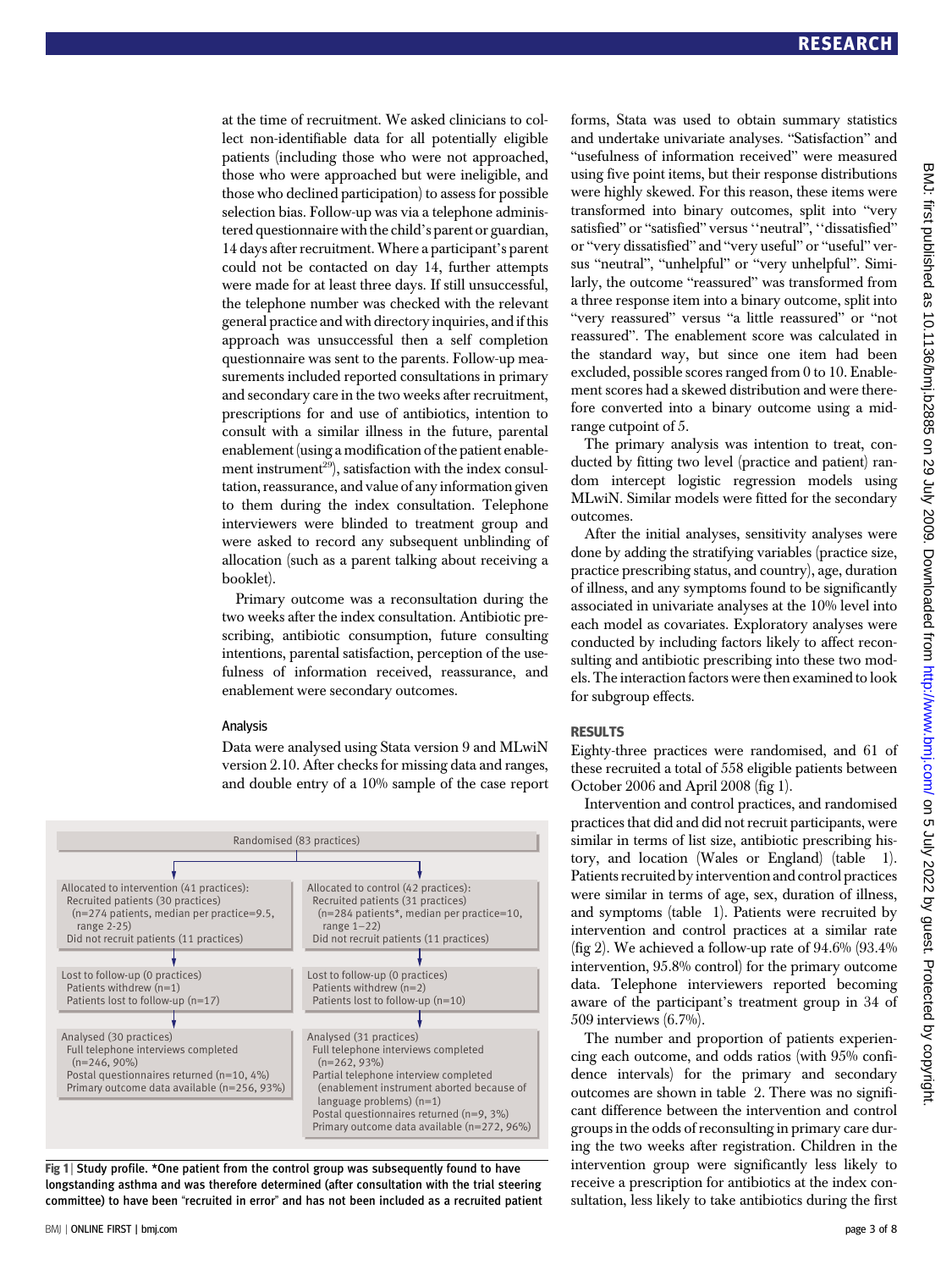Table 1 | Baseline characteristics of randomised recruiting and non-recruiting practices, participating clinicians, and patients, by treatment group

|                                             | Intervention          | Control             |
|---------------------------------------------|-----------------------|---------------------|
| Randomised, non-recruiting practices        | 11                    | 11                  |
| Median (IQR) list size                      | 7000 (3680 to 12 000) | 8300 (4300 to 9200) |
| No (%) above average prescribing practice   | 5(45.5)               | 3(27.3)             |
| No (%) of practices in England              | 3(27.3)               | 6(54.6)             |
| <b>Recruiting practices</b>                 | 30                    | 31                  |
| Median (IQR) list size                      | 6750 (4400 to 9000)   | 6800 (3700 to 8700) |
| No (%) above average prescribing            | 9(30.0)               | 10 (32.3)           |
| No (%) of practices in England              | 14 (46.7)             | 11 (35.5)           |
| Median (IQR) cluster size                   | 9.5 (5 to 10)         | 10 (7 to 10)        |
| Participating clinicians                    | 55                    | 53                  |
| No (%) of nurses                            | 5(9.1)                | 11 (20.8)           |
| Proportion of patients recruited by a nurse | 11.4%                 | 19.4%               |
| <b>Patients</b>                             | 274                   | 284                 |
| Mean (SD) age (years)                       | 5.1(3.9)              | 5.3(3.8)            |
| Male                                        | 45.3%                 | 53.5%               |
| Duration of illness, days (SD)              | 3.2(1.7)              | 3.3(1.8)            |
| No (%) with symptom:                        |                       |                     |
| Cough                                       | 173 (63.4)            | 167 (58.8)          |
| Earache                                     | 74 (27.1)             | 69 (24.3)           |
| Runny nose                                  | 85 (31.1)             | 97 (34.2)           |
| Sore throat                                 | 89 (32.6)             | 112 (39.4)          |
| Fever                                       | 103 (37.7)            | 109 (38.4)          |
| Looks unwell                                | 36 (13.2)             | 48 (16.9)           |
| IQR=interquartile range. No=number.         |                       |                     |

two weeks, and their parents were less likely to report that they would consult in the future if their child had a similar illness. There were no significant differences in terms of satisfaction, level of reassurance, parental enablement, or the parent's rating of the "usefulness of any information received in the consultation." Similar results were found at the univariate level, with a non-significant difference in reconsulting (absolute risk reduction 3.3%, 95% confidence interval −2.7% to 9.3%, P=0.29), and significant differences in antibiotic prescribing (absolute risk reduction 21.3%, number needed to treat 4.7, P<0.001), antibiotic consumption (absolute risk reduction 20.6%, 95% confidence interval 12.7% to 28.5%, number needed to treat 4.9,  $P<0.001$ ), and future consulting intentions (21.1%, 13.1% to 29.2%, 4.7, P<0.001).

There was no significant intervention effect when telephone consultations were counted as reconsultations along with face to face primary care consultations (odds ratio 0.81; 0.47 to 1.42), or when consultations at accident and emergency departments were included along with primary care consultations (0.85; 0.48 to 1.51). The intervention had a similar effect size on the antibiotic outcomes of receiving a prescription for antibiotics for immediate use at the index consultation (excluding prescriptions for delayed use; 0.26; 0.11 to 0.62) and receiving an antibiotic prescription at any point in the two week follow -up (0.31; 0.16 to 0.62).

The sensitivity analyses for the main reconsultation outcome and the antibiotic prescribing outcome did not result in any meaningful changes to the results (that is, there were no significant intervention effects in the sensitivity analyses for the reconsultation outcome and similar significant effects for all analyses with the antibiotic prescribing outcome).

### Subgroup analyses

No significant interaction effects were seen in the reconsultation models. In the antibiotic prescribing model, the intervention was more effective in aboveaverage prescribing practices (table 3). There were no other significant interaction effects.

### Adverse events

Seven patients (three in the intervention group and four in the control group) were subsequently admitted to hospital or observed in a paediatric assessment unit. One patient in the control group had a longstanding diagnosis of asthma, and as such was excluded (after discussion in the trial steering committee). The longest hospital admission (two nights) was a patient in the intervention group who had febrile convulsions. The remaining admissions were one night or less.

### Comparing recruited and non-recruited patients

Ninety three patients were not recruited into the study (50 were ineligible, 27 declined participation, and 16 were not recruited because of a lack of time in the consultation or for other unspecified reasons. There were no significant differences between recruited and nonrecruited patients in terms of age or presenting symptoms; however, cough was more common in nonrecruited patients  $(71.9\% \text{ } v \text{ } 61.0\%)$ . Of the nonrecruited patients, there was no significant difference in cough between the intervention and control groups. Previous duration of illness was higher in nonrecruited patients than in recruited patients, although this finding was not surprising, since a duration of illness of more than seven days was a common reason for exclusion from the study.

Clinicians' use of an interactive booklet on respiratory tract infections in children within primary care consultations resulted in a significant reduction in antibiotic prescribing and consumption and high levels of parental satisfaction. Use of the intervention did not result in a



Fig 2 | Recruitment rates in the two groups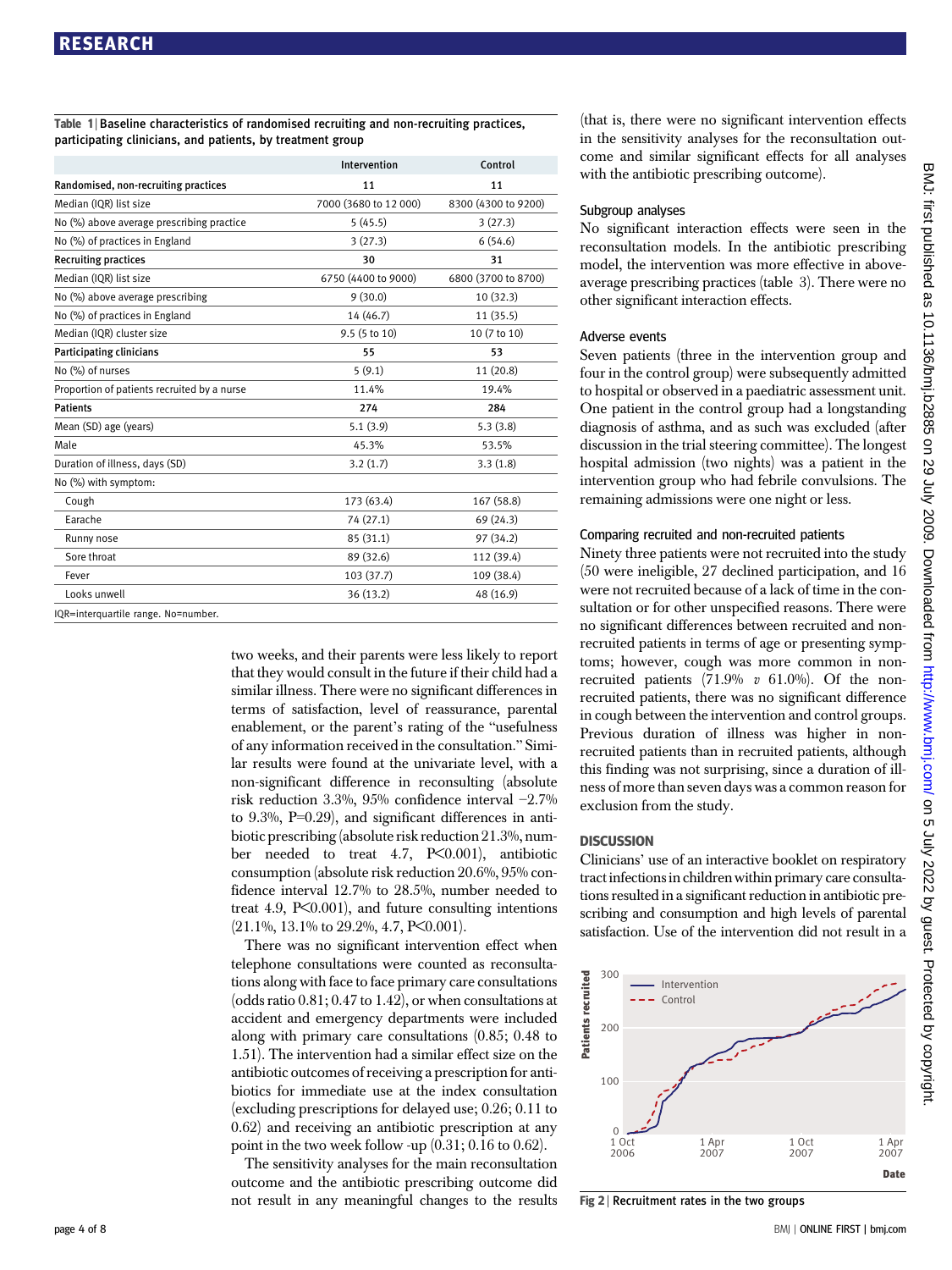|  | Table 2 Effect of the intervention on patient outcomes |  |  |
|--|--------------------------------------------------------|--|--|
|  |                                                        |  |  |

|                                                                                                                     | No (%) experiencing<br>the outcome |            | Odds ratio from<br>multilevel modelling |
|---------------------------------------------------------------------------------------------------------------------|------------------------------------|------------|-----------------------------------------|
|                                                                                                                     | Intervention                       | Control    | (95% CI)                                |
| Outcomes with data collected from telephone administered and postal questionnaires                                  |                                    |            |                                         |
| No of patients                                                                                                      | 256                                | 272        |                                         |
| Primary outcome: primary care reconsultation within first two weeks*<br>(intracluster correlation coefficient=0.06) | 33 (12.9)                          | 44 (16.2)  | 0.75 (0.41 to 1.38)                     |
| Antibiotic prescribed at index consultation (intracluster correlation coefficient=0.24)                             | 50(19.5)                           | 111 (40.8) | $0.29(0.14 \text{ to } 0.60)$           |
| Outcomes with data collected from telephone administered questionnaire only                                         |                                    |            |                                         |
| No of patients                                                                                                      | 246                                | 263        |                                         |
| Antibiotics taken within first two weeks (including antibiotics prescribed<br>after index consultation)             | 55 (22.4)                          | 111 (43.0) | 0.35(0.18 to 0.66)                      |
| Parent intends to consult if their child has similar illness in future                                              | 136 (55.3)                         | 201 (76.4) | $0.34$ $(0.20$ to $0.57)$               |
| Parental enablement score (≥5)                                                                                      | 99 (40.2)                          | 94† (35.9) | 1.20 (0.84 to 1.73)                     |
| Satisfaction <sup>+</sup>                                                                                           | 222(90.2)                          | 246 (93.5) | $0.64$ $(0.33$ to $1.22)$               |
| Reassurance                                                                                                         | 177 (72.0)                         | 198 (75.3) | 0.84 (0.57 to 1.25)                     |
| Usefulness of information received¶                                                                                 | 210 (85.4)                         | 224 (85.2) | 1.01 (0.60 to 1.68)                     |

\*Parental report that child attended a face to face consultation with a primary care clinician in their general practice, or with an out-of-hours provider, in the two weeks after registration.

†No=262 for this group as one parent was unable to complete enablement questions because of language problems.

‡Proportion of parents who reported being very satisfied or satisfied with the consultation. § Proportion of parents who reported feeling very reassured after their consultation.

¶Proportion of parents who reported that information they received in the consultation was very useful or useful.

significant reduction in the proportion of children who reconsulted in the two weeks after the index consultation. However, fewer parents in the intervention group said that they would consult in the future should their child develop a similar illness. No significant differences were seen in terms of parental satisfaction, reassurance, enablement, or perception of the usefulness of any information received about their child's illness.

#### Strengths and limitations of the study

This was an adequately powered randomised controlled trial. Practices were recruited from throughout Wales and England and were broadly representative of UK general practice. The results of this study are therefore likely to be highly generalisable to UK general practice. The stratified randomisation procedure helped ensure practices in both groups were similar in terms of size, location, and historical antibiotic prescribing rate. We achieved the target sample for both clusters (general practices) and patients, with a high follow-up rate.

Cluster randomised designs can increase risk of selection bias. Our intervention was aimed not only at individual patients, but also at the primary care clinicians (through the online training). For this reason, an individually randomised trial was not possible: once trained in new consulting skills, clinicians cannot switch back to their untrained state. Selection bias can occur at the level of the cluster (that is, through differential dropout) or the individual. There were 11 practices in each arm of the trial that did not recruit any participants. Of these 22 practices, there were no significant differences in terms of list size, historical prescribing rate, or proportion located in Wales or England. We asked all participating clinicians to identify sequential eligible patients, and to record nonidentifiable data for all those who were not recruited, in order to look for evidence of selection bias at the individual level. We found no important differences in the patients who were and were not recruited or between the patients who were not recruited by clinicians in the intervention and control groups. Similar recruitment rates in the two groups also suggest minimal selection bias.

The non-significant difference in scores of parental enablement and usefulness of information received are surprising and seem inconsistent with the significant reduction in the proportion of parents stating that they would consult with a future similar illness. The patient enablement instrument was designed for first person use in routine general practice consultations and might not have been sensitive enough for measuring changes in parental enablement two weeks after the consultation.

Clinicians in the control group might have altered their behaviour (towards providing more information than usual) as a result of their participation in the study, which could have attenuated any effect that changes in the behaviour of doctors in intervention practices might have had on parental satisfaction, enablement, and usefulness of information received.We are exploring the effects of the intervention on parental knowledge and beliefs in a qualitative process evaluation.

Neither clinicians nor participants were blinded as to study group. As our intervention was directed partly at clinicians, a change in their behaviour was both expected and desirable. However, we need to distinguish between changes related to use of the intervention and changes associated with an awareness of being observed (Hawthorne effect). All participating clinicians were provided with information about the aims of the study. However, antibiotic use was listed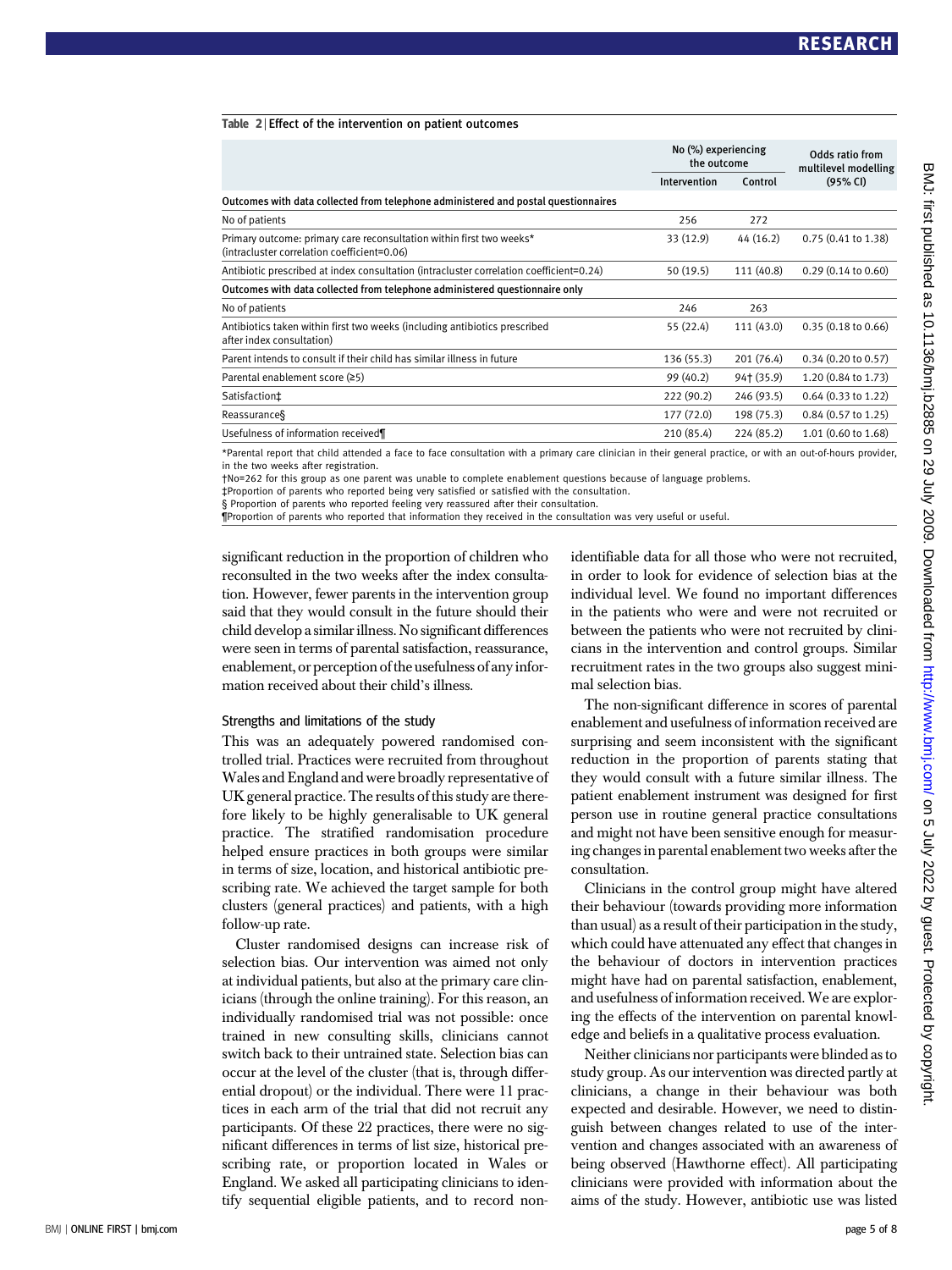fourth in a long list of outcome measures and is therefore unlikely to have resulted in meaningful changes in prescribing behaviour. The effect of the intervention on antibiotic prescribing was not modified by practice location, which, given that many practices in Wales would be aware of the research group's interest in antibiotic prescribing, suggests that the Hawthorne effect was unlikely to be playing a significant part. Clinicians did not have any involvement in measuring outcomes, and are therefore unlikely to have contributed to ascertainment bias. Children (and their parents) were not blinded to treatment group. However, practices were instructed not to inform participants of the group to which they had been assigned before obtaining consent. Telephone interviewers were blinded to trial group in 93% of all interviews.

Although we recognise that interventions are not always delivered as planned in pragmatic trials, we did not measure treatment fidelity because we wanted the assessors to remain blinded to study group where possible. However, suboptimum fidelity of intervention delivery is likely to dilute the treatment effect and therefore could have led to a type II error regarding reconsultations, but is unlikely to have led to a type I error regarding the positive findings.

There were unequal numbers of nurses in the study groups (and thus patients recruited by nurses). We believe that this discrepancy was due to chance. We found no association between clinician's profession (doctor or nurse) and either reconsultations or antibiotic prescribing, either at a univariate level or using multilevel modelling, and therefore believe that this did not have an important effect on our results.

#### Comparison with other published work

Our findings are consistent with those of Macfarlane and colleagues who found that the use of a leaflet on lower respiratory tract infection in adults resulted in a reduction in antibiotic use by nearly 25%.<sup>22</sup> However, Macfarlane and colleagues have also shown a reduction in reconsultations from use of a leaflet. $21$  whereas our results did not show a significant reduction. This finding might be because the underlying reconsultation rate in our study was lower than that found by Macfarlane and lower than that used in our sample size calculation. This lower rate could indicate societal changes in knowledge or beliefs over time and might be much closer to a desirable level of reconsulting, and therefore more difficult to reduce. Certainly the 3.3% absolute difference found in our study was

|  |  | Table 3 Effect of practice prescribing history and study |                                                               |
|--|--|----------------------------------------------------------|---------------------------------------------------------------|
|  |  |                                                          | intervention on probability of being prescribed an antibiotic |

|                                                                                                                               | Practice antibiotic prescribing history     |                                            |  |
|-------------------------------------------------------------------------------------------------------------------------------|---------------------------------------------|--------------------------------------------|--|
|                                                                                                                               | Higher (above national<br>average for 2005) | Lower (below national<br>average for 2005) |  |
| Intervention                                                                                                                  | 16.3%                                       | 15.4%                                      |  |
| Control                                                                                                                       | 64.1%                                       | 27.3%                                      |  |
| Values show probability of being prescribed an antibiotic, calculated<br>from coefficients derived from multilevel modelling. |                                             |                                            |  |

considered to be clinically important. Although we did not identify any studies that used a booklet designed specifically for use in consultations on respiratory tract infections in children, studies that have evaluated sending information booklets on minor illnesses to patients' homes have generally found little effect on consultation rates.30-34 A recent study in the United States found that a sustained, multifaceted intervention, conducted over three years and aimed at reducing antibiotic prescribing in young children, resulted in minimal reduction in antibiotic use beyond underlying trends.<sup>35</sup> The intervention in this study included several printed and web-based educational materials but did not encourage interactive use of the material within the consultation. Use of a leaflet for patients with lower respiratory tract infections resulted in an increase in reconsultations in the first month, and no significant difference in use of antibiotics or satisfaction.<sup>36</sup> However, the leaflet in this study was brief, was not designed for interactive use in the consultation, and was provided in addition to verbal information about the natural history. A further United States study found that providing patients with a pack containing a pamphlet, a sticker, and a thermometer was associated with reduced consultation rates. However, this study was limited by non-random allocation and post allocation exclusion of patients.<sup>37</sup> Another study where parents were randomised to receive written materials on either antibiotic use or injury prevention found no reduction in antibiotic use in the families who received the intervention.<sup>38</sup> This finding could indicate the need to provide parents with positive messages (how best to manage the illness) rather than negative ones (don't use antibiotics).

substantially smaller than the 10% reduction we had

### Interpretation of the results

We found a statistically non-significant reduction in the proportion of children who reconsulted in the intervention group, which was considerably smaller than the 10% difference that was specified as clinically meaningful.

We did demonstrate statistically and clinically significant reductions in antibiotic prescribing and consumption, which have important implications for policy makers, practitioners, and ultimately patients. How the reduction in prescribing was mediated is not yet clear, but it was possibly through a combined effect on clinician and parental behaviour. Clinicians probably recognised the importance of changing their prescribing behaviour and felt that they had the resources to effectively achieve this.

A significant reduction in the proportion of parents who said that they would consult if their child had a similar illness in the future is encouraging and suggests that use of the intervention could have an effect on future consulting.

No differences were recorded in terms of satisfaction, reassurance, value of information received, or parental enablement. Reassuringly, a high level of satisfaction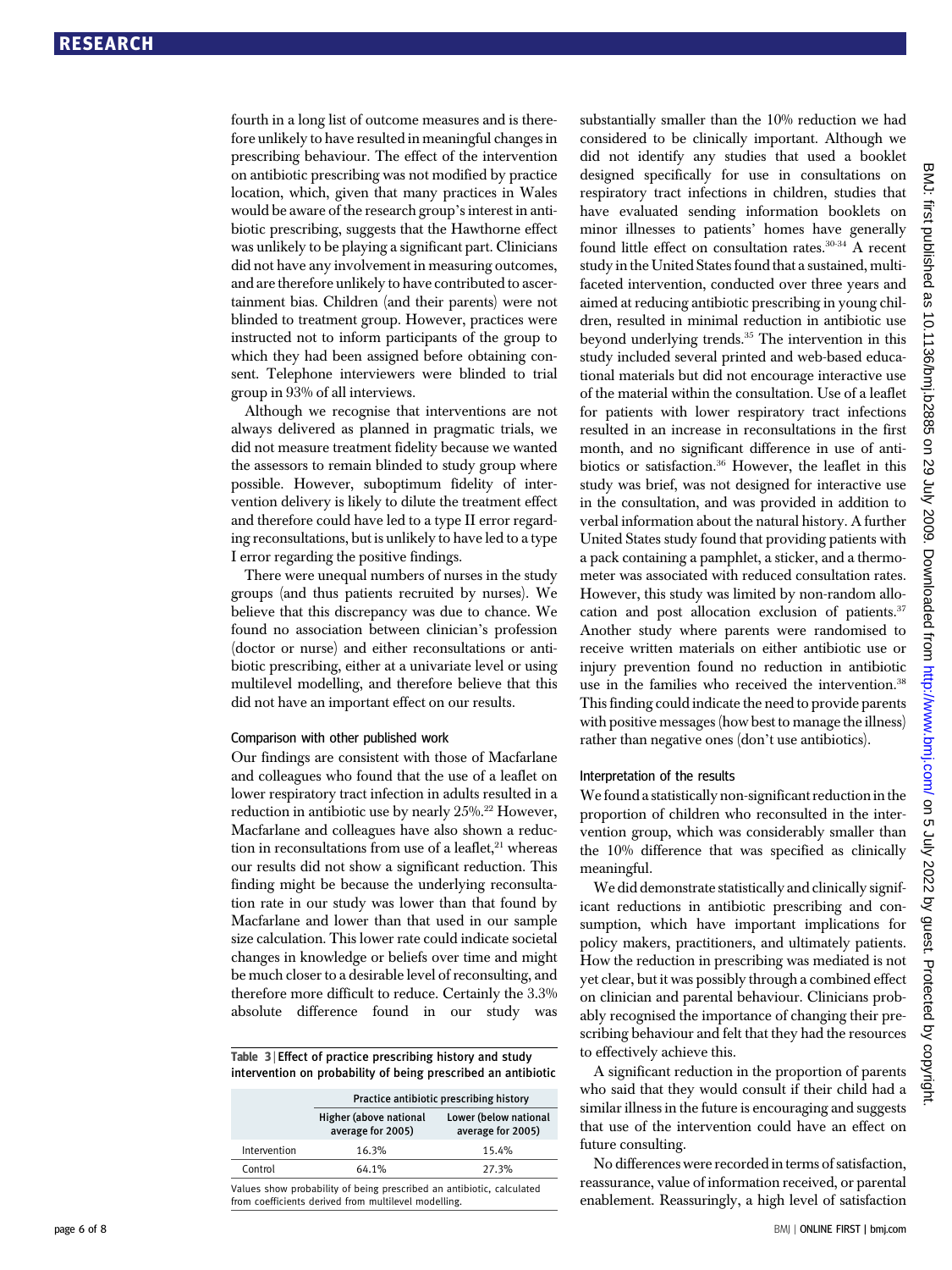WHAT IS ALREADY KNOWN ON THIS TOPIC Respiratory tract infections in children are largely self limiting and benefit very little from antibiotic treatment. However, consultation rates continue to be high and antibiotics are still frequently prescribed.

—<br>Providing primary care clinicians with a carefully developed booklet on respiratory tract infections in children, and training in its use within the consultation, reduces antibiotic prescribing by around two thirds. Satisfaction among parents receiving this intervention was high, and no significant difference was found between those receiving the intervention and those receiving usual care.

Use of this intervention seems to have little effect on reconsulting for the same illness episode, but does reduce future consulting intentions.

Clinicians should consider the use of this intervention in routine consultations with children with respiratory tract infections.

> was reported in the intervention group despite the significant reduction in antibiotic prescribing.

The routine use of this intervention in primary care should now be considered along with other effective interventions such as delayed prescribing.<sup>39</sup> The magnitude of the reduction in antibiotic prescribing achieved suggests that its use could have important implications for patients, and, as a result of the threat posed by increasing antimicrobial resistance, for public health. Furthermore, the booklet and online training could be produced and distributed fairly cheaply. Its use also seems to be safe and result in high levels of parental satisfaction. However, like any complex intervention, the precise elements that contributed to its effectiveness are unclear. The intervention not only provided parents with a take-home resource, it also aimed to modify the consultation process (especially communication within the consultation), which could have had an effect on consultation length. We are currently exploring which aspects of the intervention led to its effectiveness, the impact of its use on consultation length, its effects on long term consulting rates, and its economic impact. For example, we do not know if another booklet or leaflet on the same subject would result in a similar effect, or whether the training programme or the interactive use of the booklet was important. In the meantime, higher prescribing clinicians, or those who would like to reduce their prescribing but feel that they lack the tools to achieve this, might wish to consider use of this intervention.

We are grateful to all the patients, parents, and clinicians who participated in the development of the intervention and the trial. We gratefully acknowledge the support received from the Primary Care Research Network and from all participating research networks. We thank the administrative staff in the Department of Primary Care and Public Health and the South-East Wales Trials Unit who worked hard to ensure the success of the study. We also gratefully acknowledge the contribution made by members of the independent trial steering committee. Contributors: CB conceived the study. NF, FW, CB, KH, and SS developed the intervention. CB, NF, KH, and SS wrote the protocol. All contributors sat on the study management group. NF managed the trial and NF and JN conducted the telephone interviews. NF wrote the first draft of the paper and all authors made subsequent contributions. NF is the guarantor. Funding: We gratefully acknowledge funding from the Medical Research Council and the Welsh Assembly Government in the form of a joint Health Services Fellowship for NF. Funding for the development of the training

website was from an educational grant from Pfizer UK. The South-East Wales Trials Unit is funded by the Welsh Office for Research and Development. All authors declare that this work was conducted independently from the study funders.

Sponsorship: This study was sponsored by Cardiff University. Competing interests: None declared.

Ethical approval: This study was approved by the South East Wales Local Research Ethics Committee (Reference number 04/WSE04/109).

- 1 McCormick A, Fleming D, Charlton J. Morbidity statistics from general practice. Fourth national study 1991-1992. London: HMSO, 1995.
- 2 Butler CC, Robling M, Prout H, Hood K, Kinnersley P. Management of suspected acute viral upper respiratory tract infection in children with intranasal sodium cromoglicate: a randomised controlled trial. Lancet 2002;359:2153-8.
- 3 Stott NC. Management and outcome of winter upper respiratory tract infections in children aged 0-9 years. BMJ 1979;1:29-31.
- 4 Hollinghurst S, Gorst C, Fahey T, Hay AD, Hollinghurst S, Gorst C, et al. Measuring the financial burden of acute cough in pre-school children: a cost of illness study. BMC Family Practice 2008;9:10.
- 5 Arroll B, Kenealy T. Antibiotics for the common cold and acute purulent rhinitis. Cochrane Database Syst Rev 2005;3:CD000247.
- 6 Del Mar C, Glasziou PP, Spinks A. Antibiotics for sore throat. Cochrane Database Syst Rev 2006;4:CD000023.
- 7 Smith SM, Fahey T, Smucny J, Becker Lorne A. Antibiotics for acute bronchitis. Cochrane Database Syst Rev 2004;4:CD000245.
- 8 Spurling GKP, Fonseka K, Doust J, Del Mar C. Antibiotics for bronchiolitis in children. Cochrane Database Syst Rev 2007;1:CD005189.
- 9 Glasziou PP, Del Mar C, Sanders S, Hayem M. Antibiotics for acute otitis media in children. Cochrane Database Syst Rev 2004;1:CD000219.
- 10 National Institute for Health and Clinical Excellence. Prescribing of antibiotics for self-limiting respiratory tract infections in adults and children in primary care (Clinical guideline 69). www.nice.org.uk/ CG692008.
- 11 Ashworth M, Charlton J, Cox K, Gulliford M, Latinovic R, Rowlands G. Why has antibiotic prescribing for respiratory illness declined in primary care? A longitudinal study using the General Practice Research Database. J Public Health 2004;26:268-74.
- 12 Shapiro E. Injudicious antibiotic use: an unforeseen consequence of the emphasis on patient satisfaction? Clin Ther 2002;24:197-204.
- 13 Akkerman AE, van der Wouden JC, Kuyvenhoven MM, Dieleman JP, Verheij TJM. Antibiotic prescribing for respiratory tract infections in Dutch primary care in relation to patient age clinical entities. J Antimicrob Chemother 2004;54:1116-21.
- 14 Thompson PL, Spyridis N, Sharland M, Gilbert RE, Saxena S, Long PF, et al. Changes in clinical indications for community antibiotic prescribing for children in the UK from 1996-2006: will the new NICE prescribing guidance on upper respiratory tract infections be ignored? Arch Dis Child 2008; doi:10.1136/adc.2008.147579.
- 15 Little P, Gould C, Williamson I, Warner G, Gantley M, Kinmonth AL. Reattendance and complications in a randomised trial of prescribing strategies for sore throat: the medicalising effect of prescribing antibiotics. BMJ 1997;315:350-2.
- 16 Butler CC, Hillier S, Roberts Z, Dunstan F, Howard A, Palmer S. Antibiotic-resistant infections in primary care are symptomatic for longer and increase workload: outcomes for patients with E. coli UTIs. Br J Gen Pract 2006;56:686-92.
- 17 Cockburn J, Pit S. Prescribing behaviour in clinical practice: patients' expectations and doctors' perceptions of patients' expectations—a questionnaire study. BMJ 1997;315:520-3.
- 18 Kai J. What worries parents when their preschool children are acutely ill, and why: a qualitative study. BMJ 1996;313:983-6.
- 19 Braun BL, Fowles JB. Characteristics and experiences of parents and adults who want antibiotics for cold symptoms. Arch Fam Med 2000;9:589-95.
- 20 McWilliams DB, Jacobson RM, Van Houten HK, Naessens JM, Ytterberg KL. A program of anticipatory guidance for the prevention of emergency department visits for ear pain. Arch Pediatr Adolesc Med 2008;162:151-6.
- 21 Macfarlane JT, Holmes WF, Macfarlane RM. Reducing reconsultations for acute lower respiratory tract illness with an information leaflet: A randomized controlled study of patients in primary care. Br J Gen Pract 1997;47:719-22.
- 22 Macfarlane J, Holmes W, Gard P, Thornhill D, Macfarlane R, Hubbard R. Reducing antibiotic use for acute bronchitis in primary care: blinded, randomised controlled trial of patient information leaflet. BMJ 2002;324:91-4.
- 23 Butler CC, Rollnick S, Kinnersley P, Jones A, Stott N. Reducing antibiotics for respiratory tract symptoms in primary care: consolidating 'why' and considering 'how'. Br J Gen Pract 1998;48:1865-70.